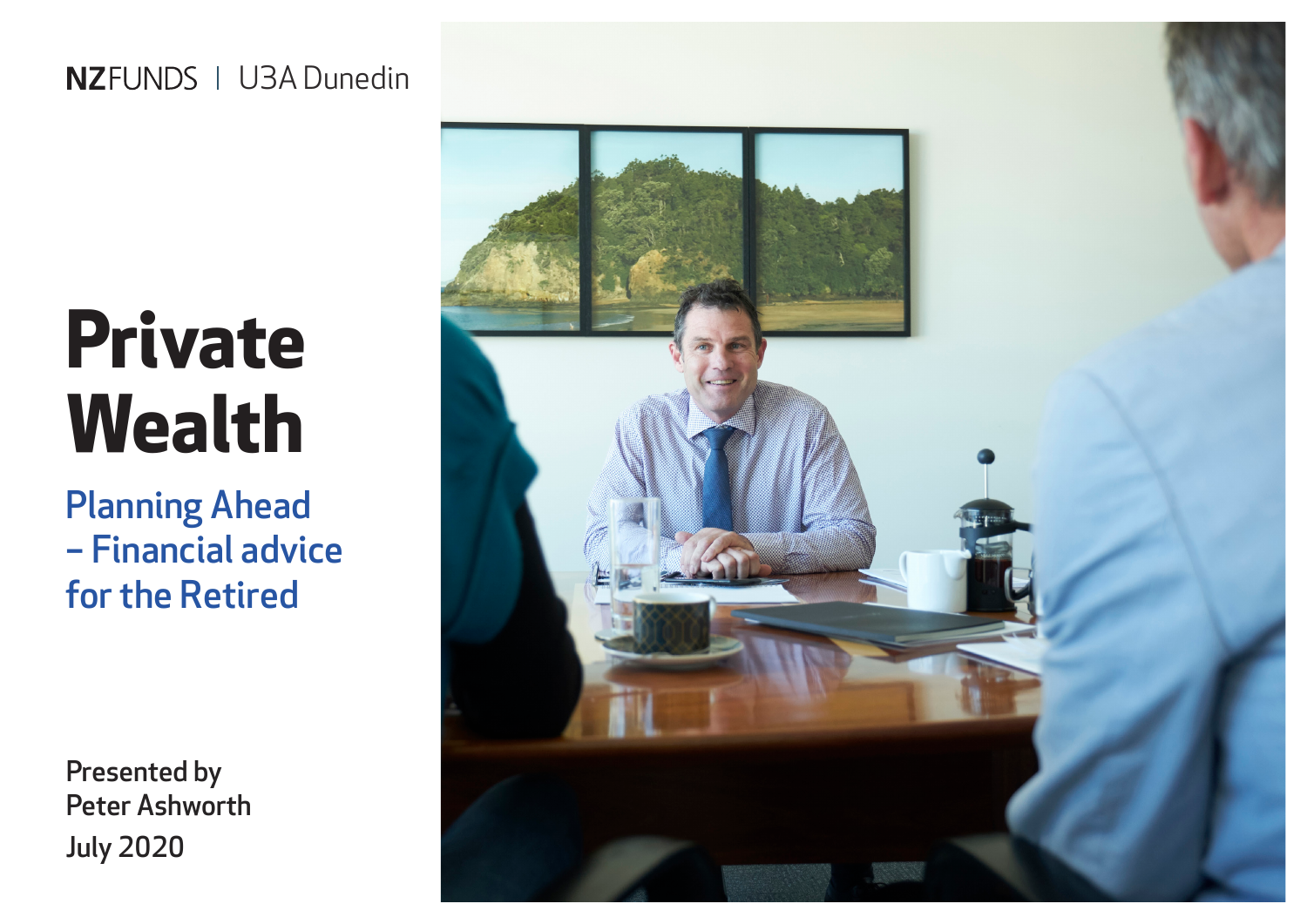### Further information

For further information or to request a copy of the Investment Statement for either the NZ Funds Managed Portfolio Service, the NZ Funds Managed Superannuation Service or the NZ Funds KiwiSaver Scheme please contact New Zealand Funds Management Limited.

### Disclaimer

Past performance is not necessarily an indication of future returns.

This document has been provided for information purposes only. The content of this document is not intended as a substitute for specific professional advice on investments, financial planning or any other matter. While the information provided in this document is, to the best of our knowledge and belief, stated accurately, New Zealand Funds Management Limited, its directors, employees and related parties accept no liability or responsibility for any loss, damage, claim or expense suffered or incurred by any party as a result of reliance on the information provided and opinions expressed in this document except as required by law.

### Class Service Statement

The session which you are attending is defined as a Class Service. The contents of this session do not constitute personalised advice. The session is designed to be illustrative or generic in nature and no comments or content are intended to relate directly to the personal circumstances, situation, goals or tolerance for risk of any attendee.

#### July 2020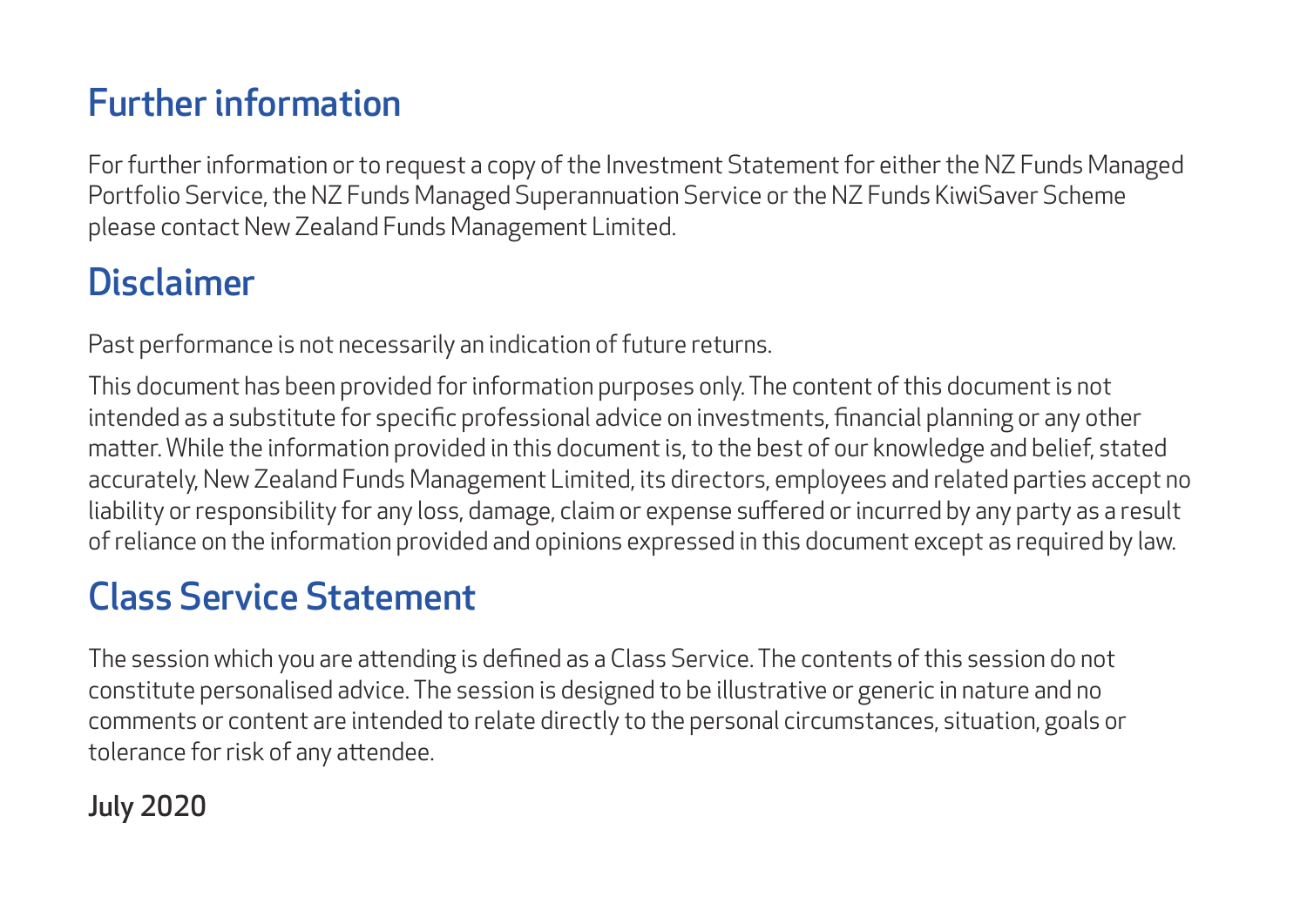

- 01. Introduction The who, why and how of investing
- 02. Credentials Seven questions to ask your financial adviser
- 03. Asset Class types, liquidity & returns
- 04. Risk types and risk profiling
- 05. Investment Modelling how long might your capital last
- 06. Particular Issues for Retirees
- 07. Discussion & Questions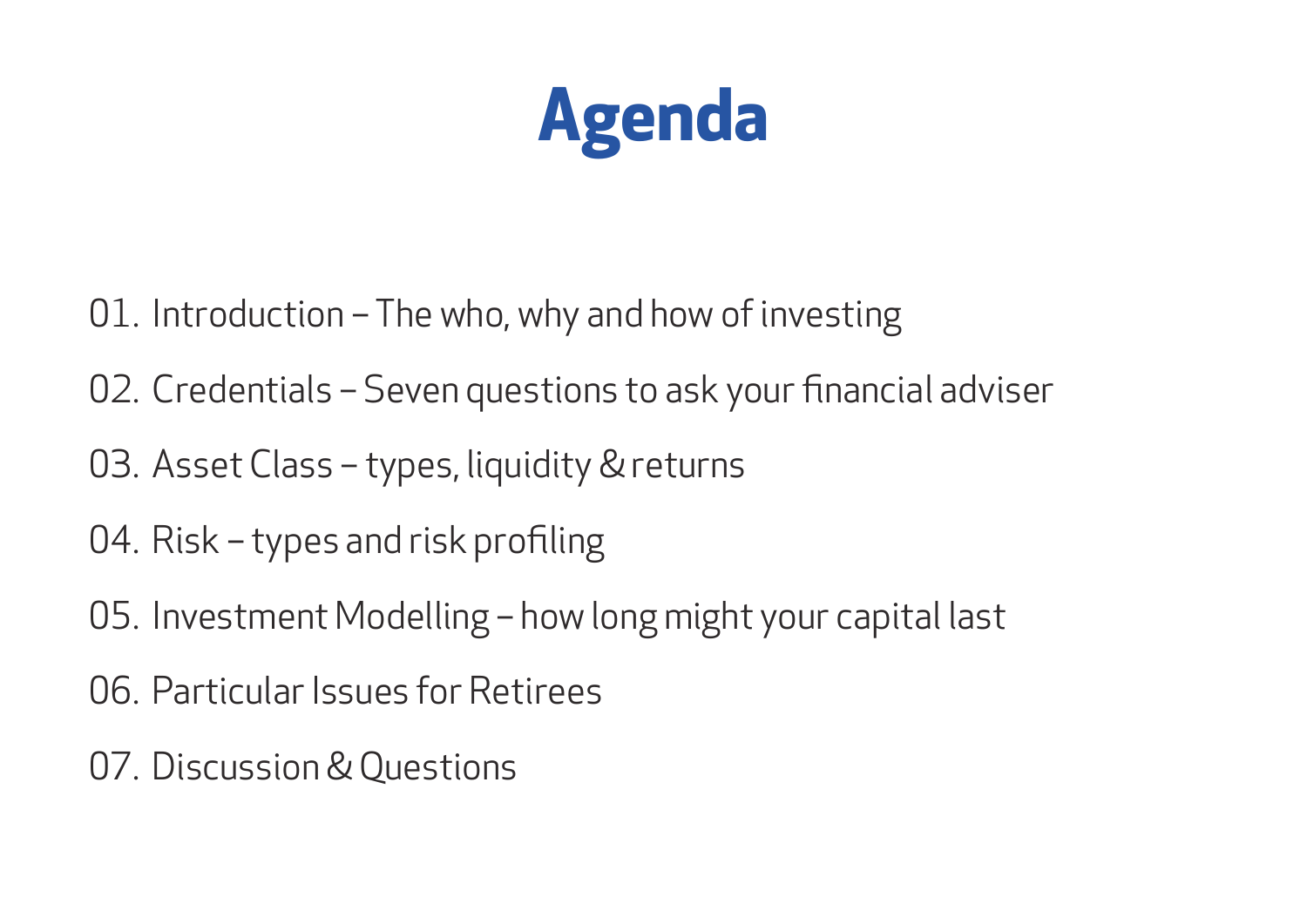## **Credentials**



#### Peter Ashworth

#### Managing Adviser NZ Funds Management

DDI: 03 477 4647 peter.ashworth@nzfunds.co.nz

Disclosure Statements are available on request, free of charge

- 24 years as a Financial Planner
- Principal NZ Funds Management Ltd
- Member of Financial Advice New Zealand
- (previously known as the Institute of Financial Advisers)
- $\epsilon$ Certified Financial PlannerCM
- GradDipBusStuds (Personal Financial Planning)
- Authorised Financial Adviser
- Newspaper Columnist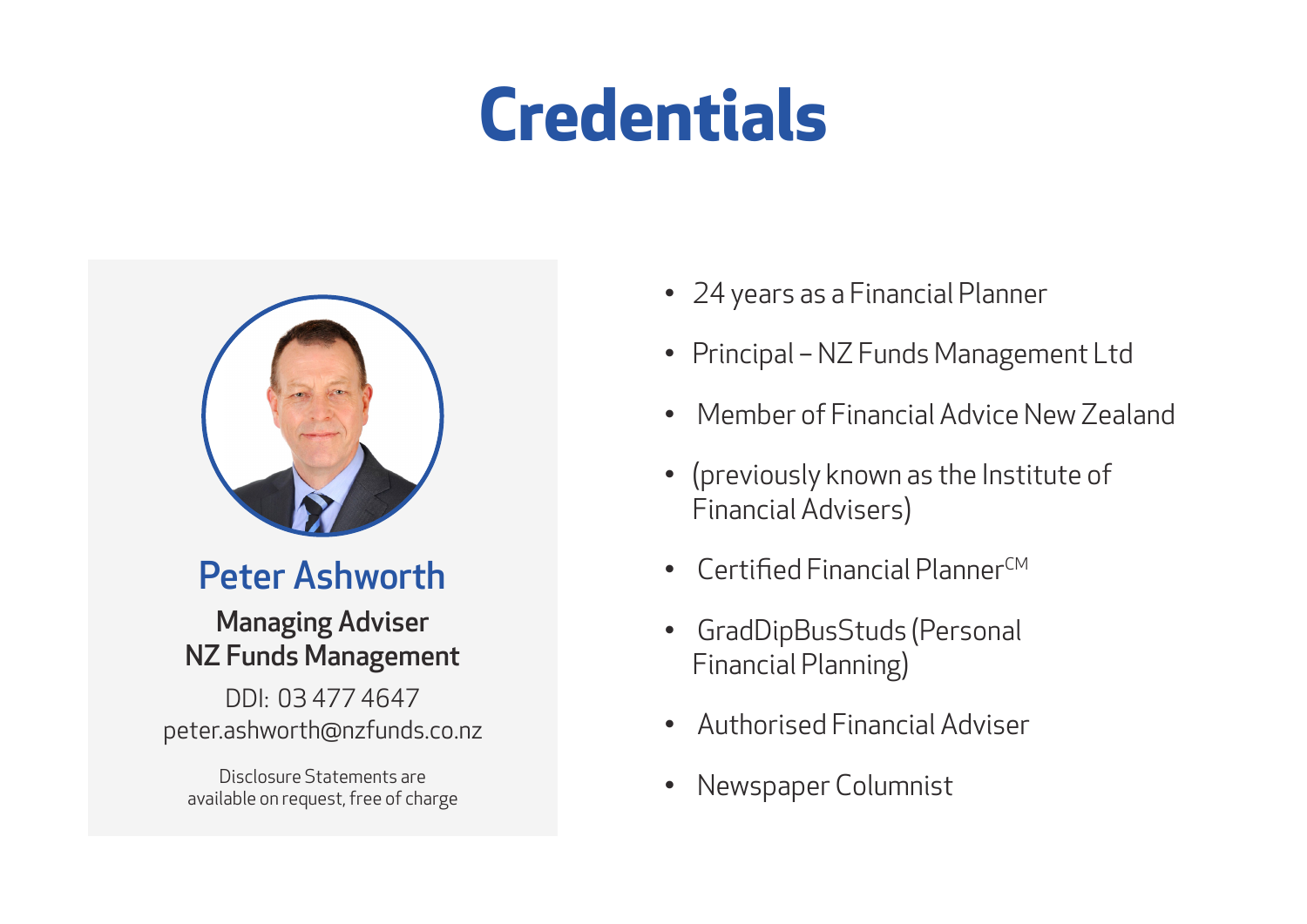## **Selecting an Adviser**

- Qualifications and professional memberships
- Is financial advice their core business?
- The question of independence
- How do they charge for their service?
- Remuneration how are they paid?
- Socially responsive investing.
- Do they consider Environmental, Social and Governance (ESG) implications?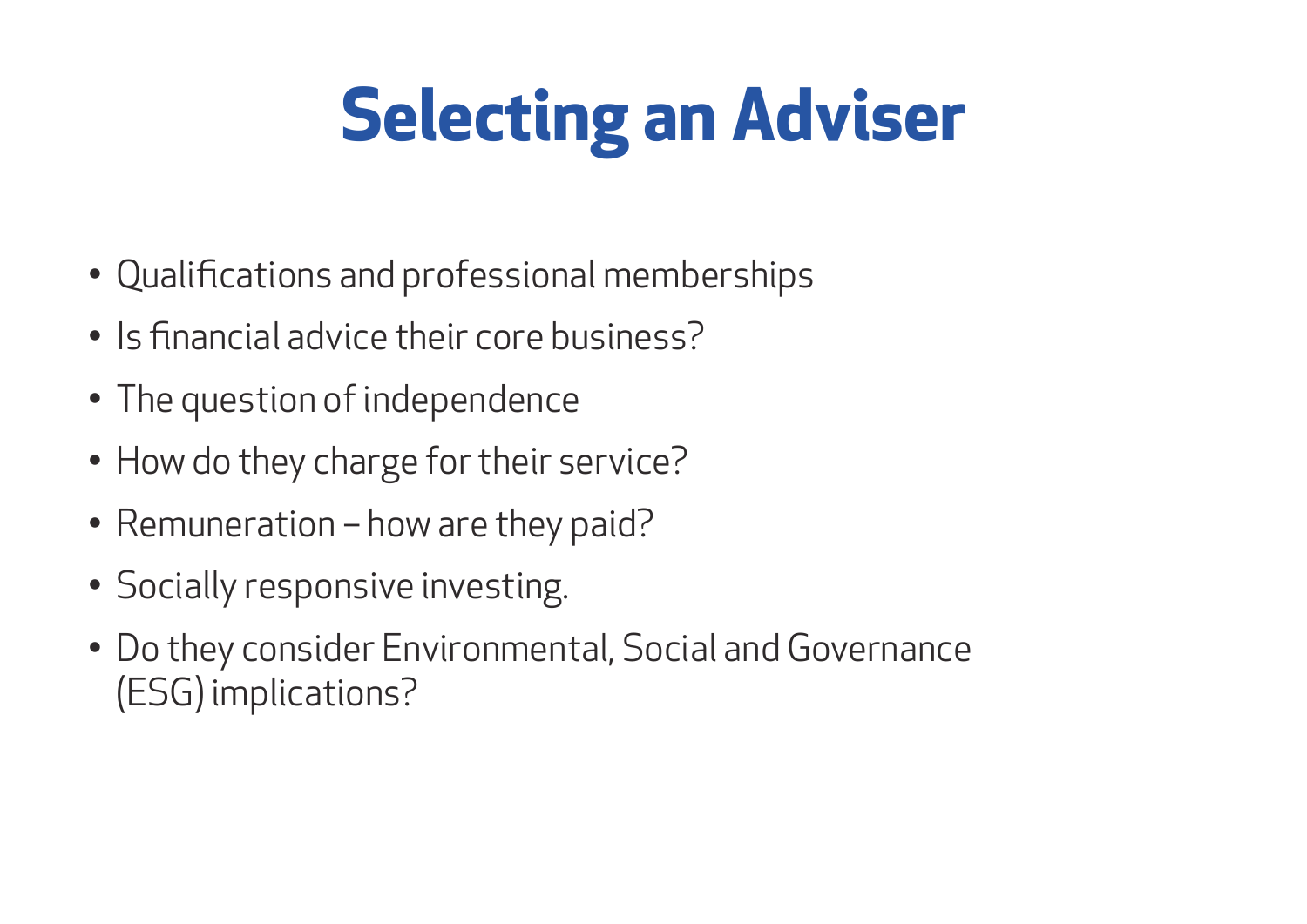## **Seven questions you should ask your financial adviser The elephant in the room**

- Who holds the ownership of my investments?
- Where am I depositing my investment capital?
- How do I know that the price applied to my units reflects their current value?
- Does the firm operate a consistent advice process and how is this reviewed?
- Does your organisation require staff to take compliance leave?
- Do I receive third party verification of my investment holdings?
- Can I check my investments and performance online?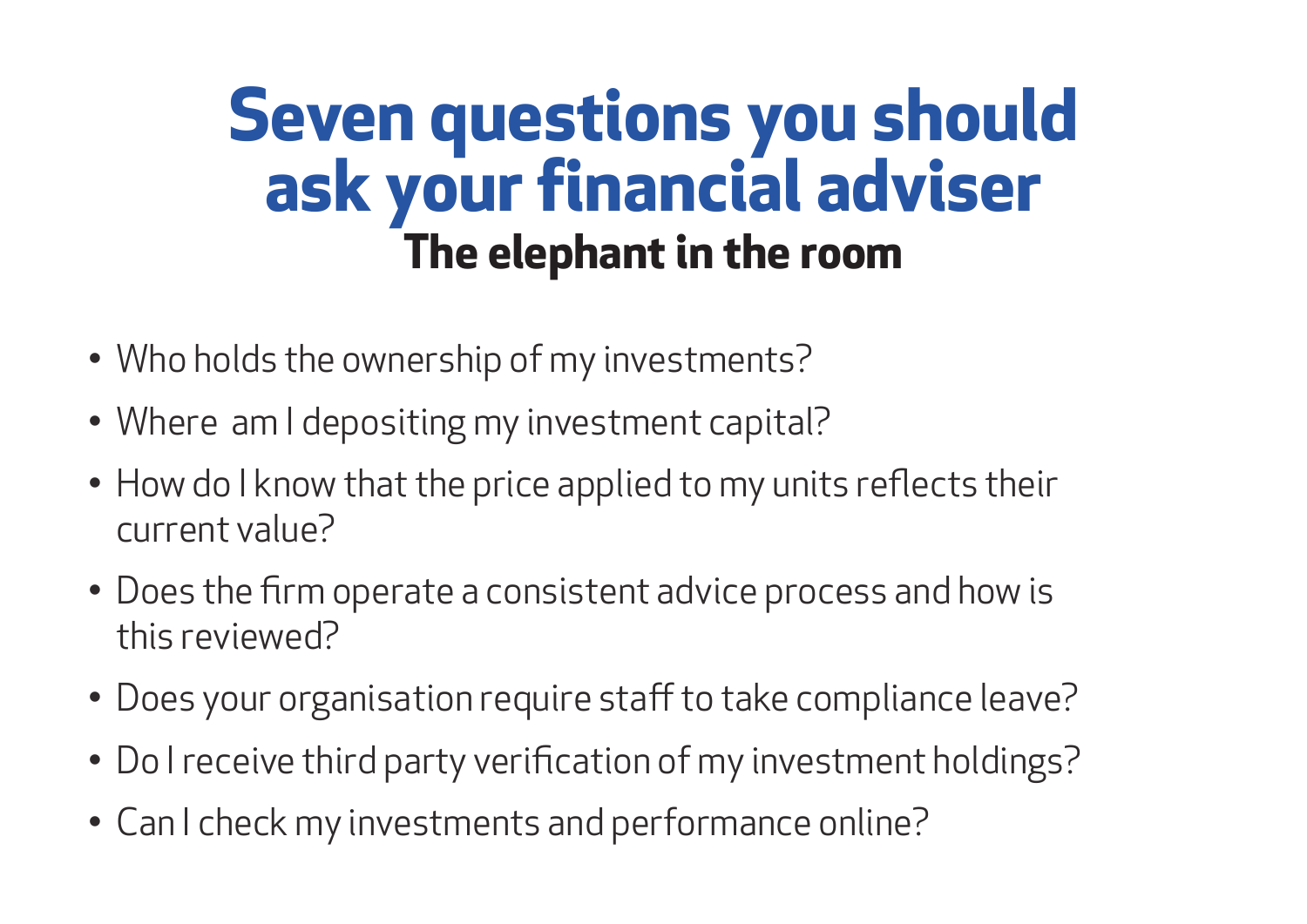## **Asset Class Types, liquidity & returns**

| <b>Characteristics</b>       | Cash                                  | <b>Fixed Interest</b>                            | <b>Property</b>         | <b>Shares</b>          |
|------------------------------|---------------------------------------|--------------------------------------------------|-------------------------|------------------------|
| <b>Time horizon</b>          | <b>Short</b><br>Less than one<br>year | Short to<br>Medium Term<br>One to seven<br>years | Long<br>Five years plus | Long<br>Ten years plus |
| Liquidity                    | Very good                             | Not so good                                      | Poor<br>(or very good)  | Very good<br>(or poor) |
| <b>Risk</b>                  | Lowest                                | Low to high                                      | <b>Higher</b>           | <b>Highest</b>         |
| <b>Return (Long</b><br>Term) | _owest                                | Low                                              | <b>Higher</b>           | Highest<br>(potential) |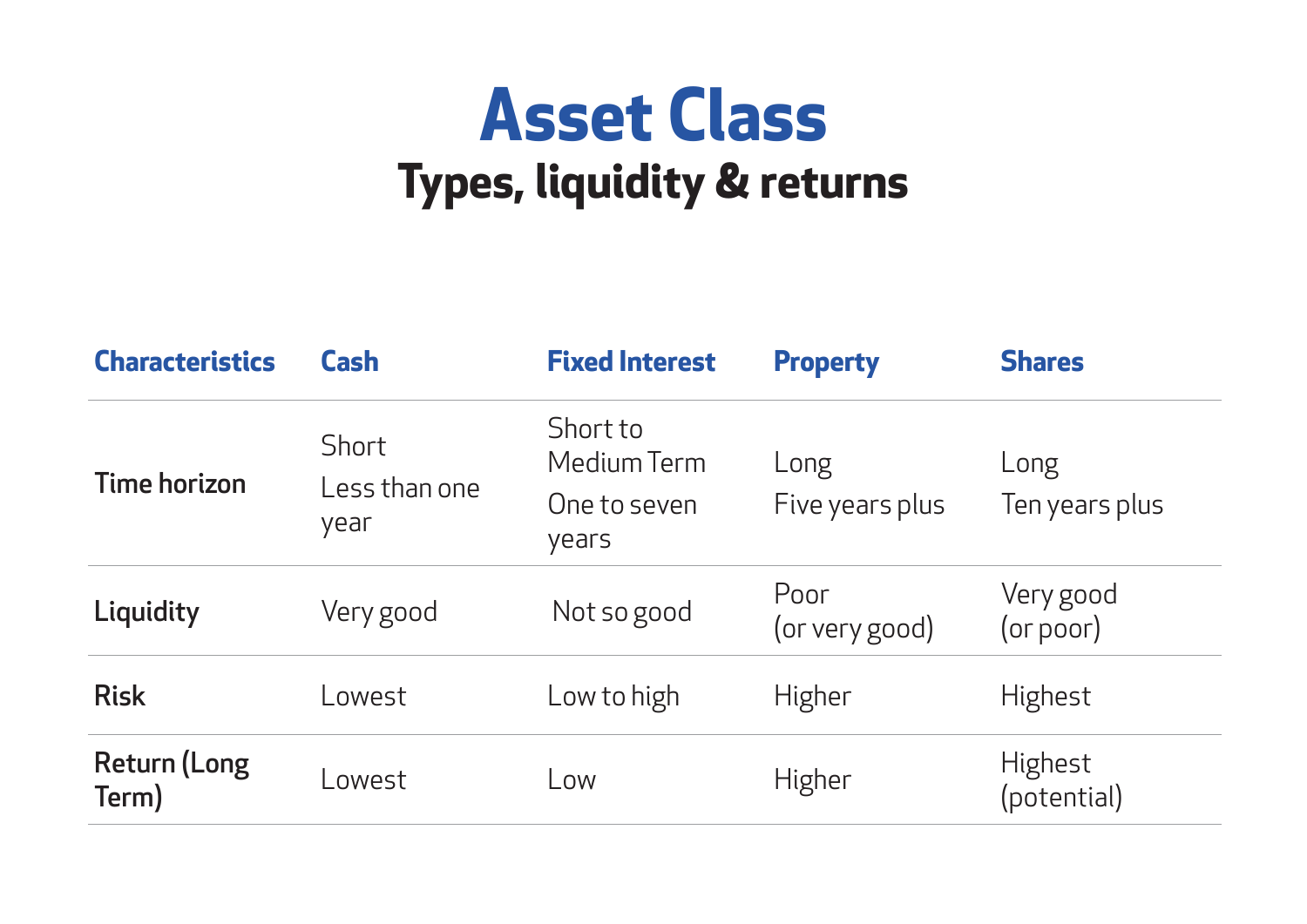### **Asset allocation for many this will need to evolve over time**

### A Lifecycle Approach



Income Strategy **Inflation Strategy Conserverse Conserverse Conserverse Conserverse Conserverse Conserverse Conserverse Conserverse Conserverse Conserverse Conserverse Conserverse Conserverse Conserverse Conserverse Cons**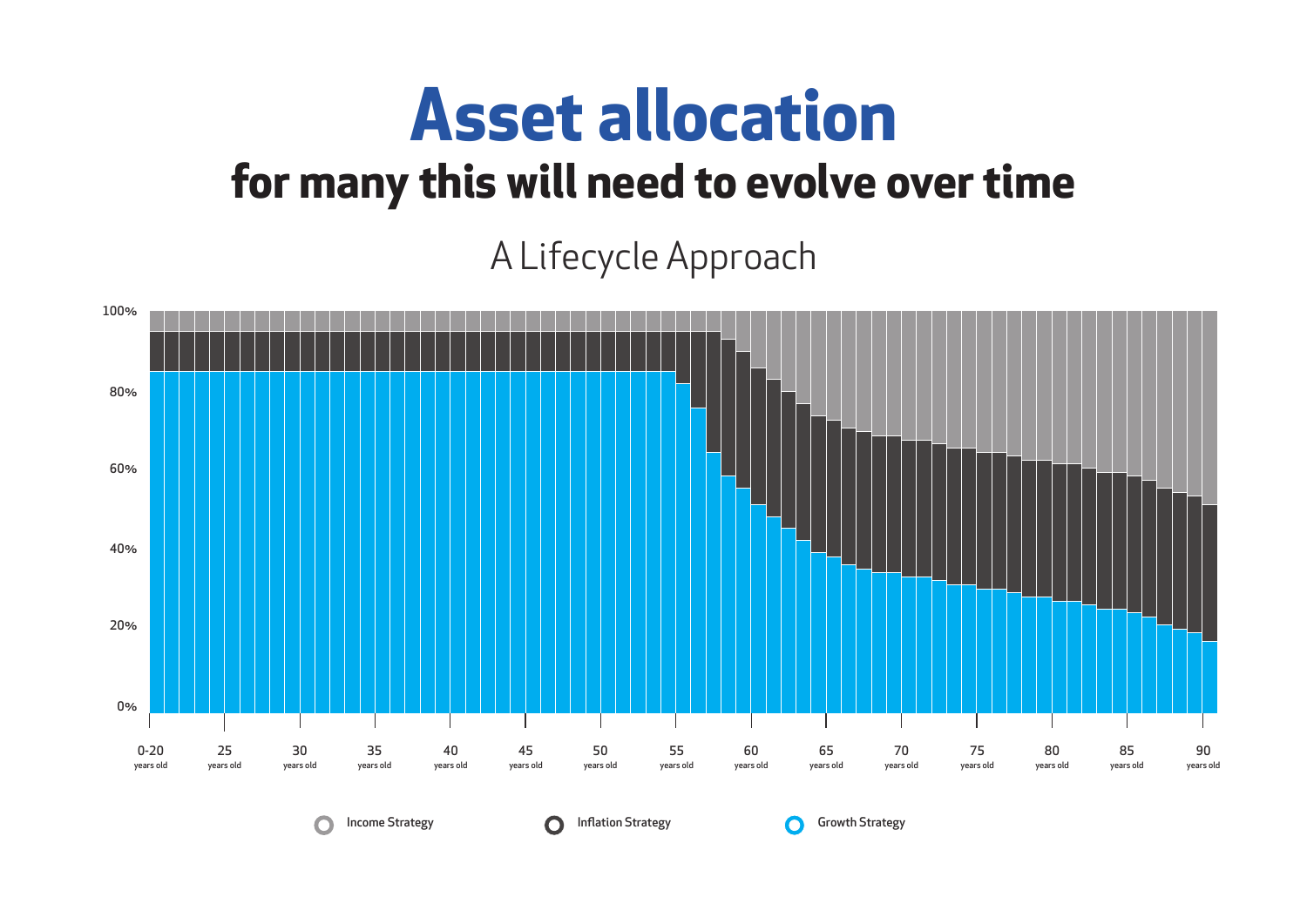## **Understand the three key investment risks**



#### The risk that clients intuitively understand.

You can accept a low return with low volatility, or you can seek a higher, but more variable return.

#### The risk that people tend to discard.

The risk that you might not be able to access your investment when you need to, or you may need to sell at a discount to access it.

This can occur through the failure of a particular investment (or sector). Fraud is also a potential source of this risk .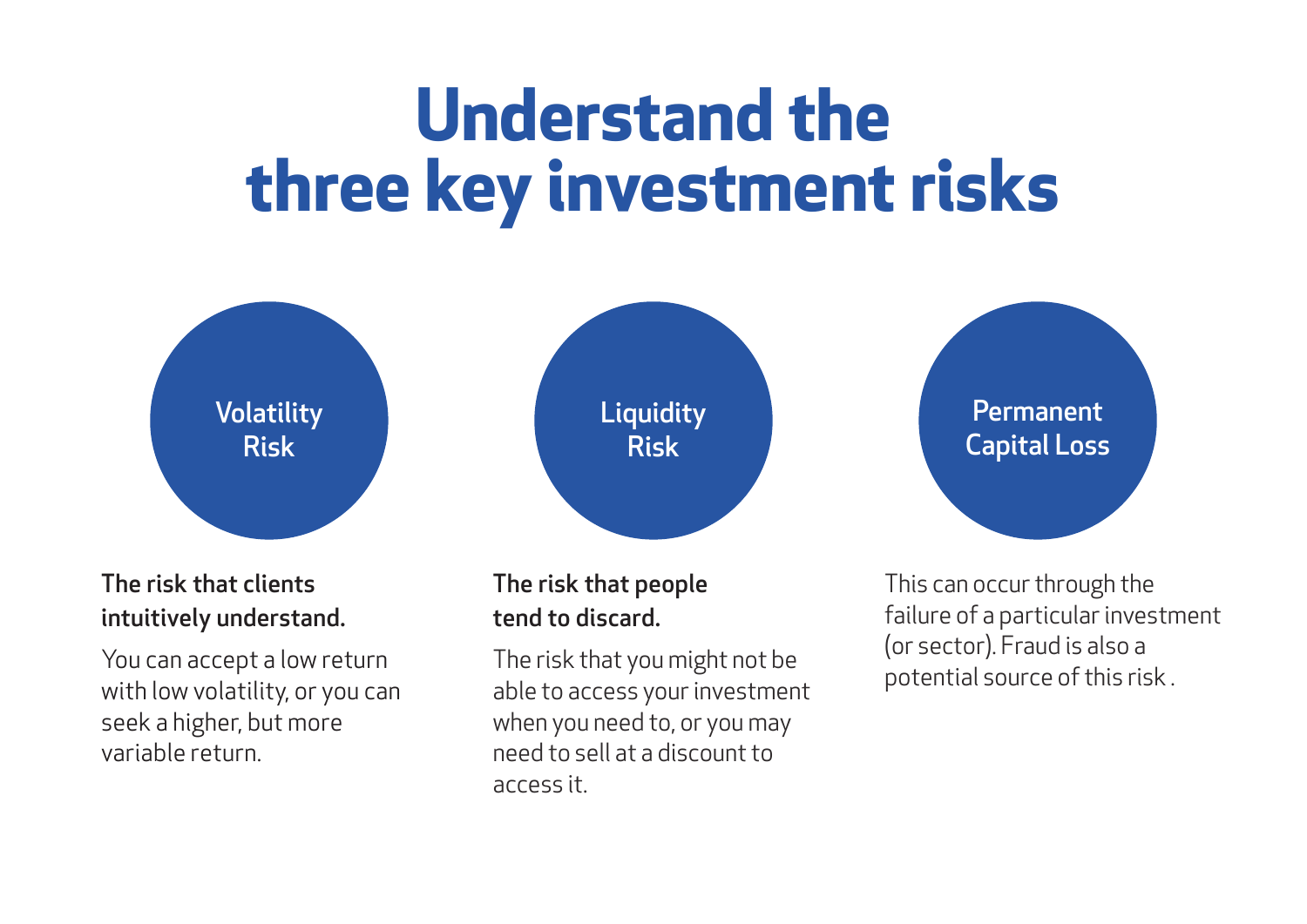## **Risk Profiling – Risk 360 Understand your personal risk profile**

### Moderate



#### Name: Sharon Ashworth Adviser: Peter Ashworth

Your Risk Profile, as described in this Risk Profile Report is designed to add to your overall understanding of your attitude towards risk, when considering investing over longer periods of time. It is not by itself a financial plan. Rather it is a tool to be used in helping you build your financial plan.

Your Risk Profile is based on two components, your "emotional composure" and your "risk tolerance". Your emotional composure is an assessment of how you feel about and react to stressful or unexpected events. Your risk tolerance records how you think about tradeoffs in making investment choices and decisions.

In combination your emotional composure and your tolerance indicates that you have a Moderate Risk Profile.

This is shown in white. You can compare this with the response from other New Zealanders which is shown in black.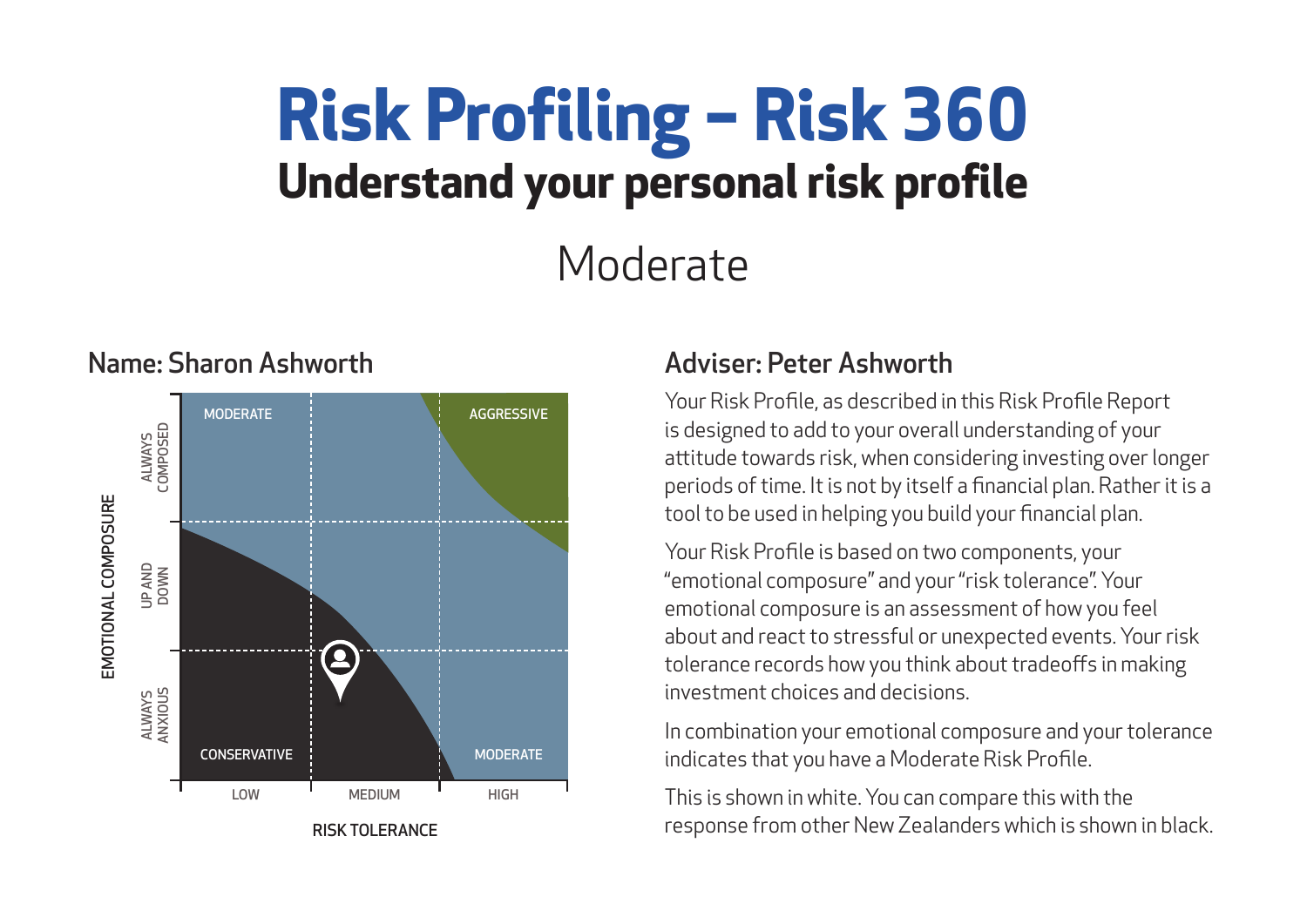### **What are you looking to achieve? "Begin with the end in mind" Stephen Covey**



(a) Is prepared to draw both income and capital and exhaust their investment wealth overtime (b) Wants to receive ongoing drawings but still maintain the nominal value of their capital (c) Would like to grow the real value of their capital in spite of ongoing retirement drawings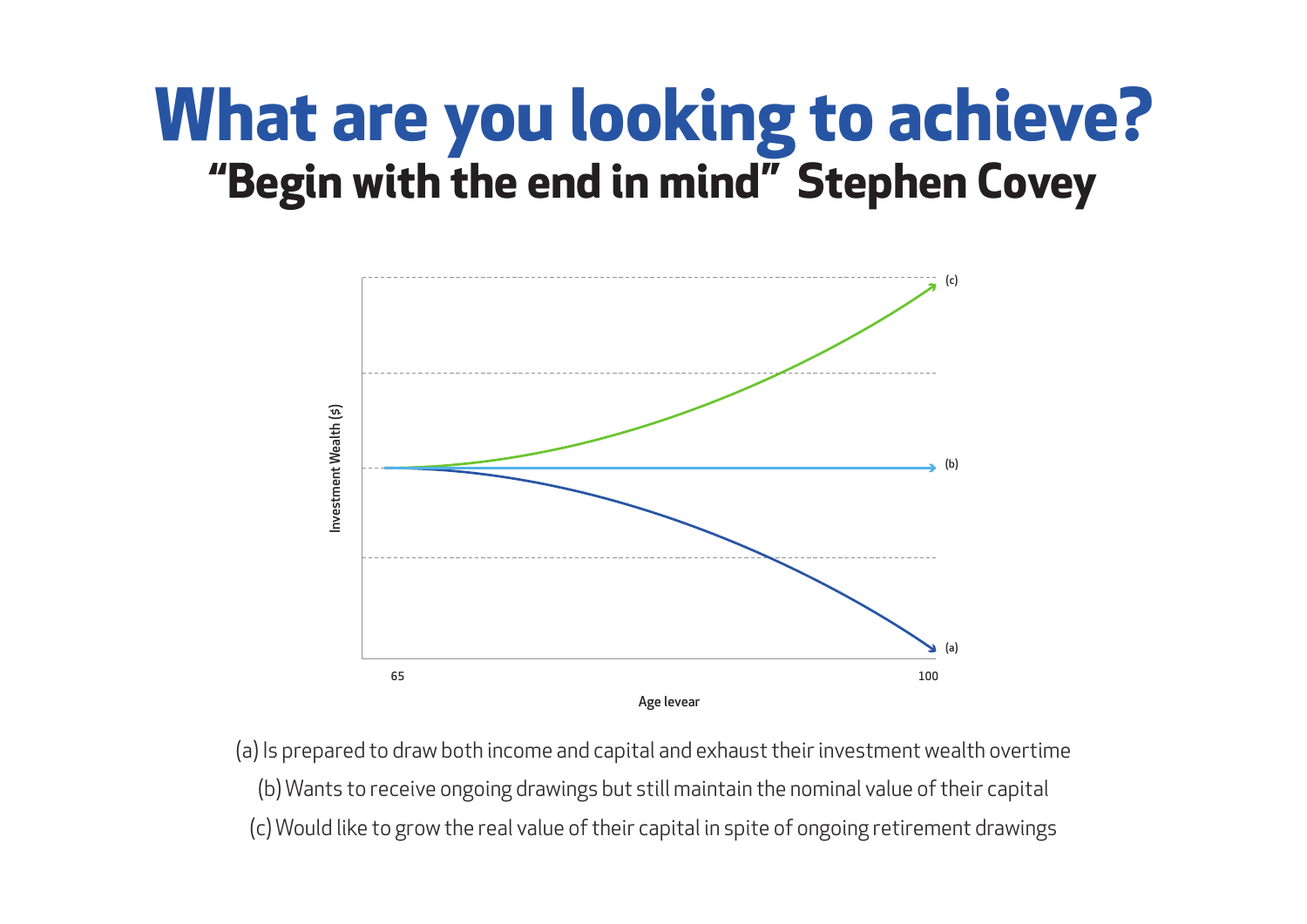## **Retiring Clients the transition years 60 -70**

My observations of successful retirees

- 1. Retirement can trigger a mini identity crisis *"Retire to something rather than from something"*
- 2. Some people may need to rethink their investment persona. *"concentrated risk can build wealth, but it is diversified risk that protects wealth"*
- 3. Most people underestimate their life expectancy. Currently a 65-year-old female has an <u>average</u> life expectancy\* of 89
- 4. They know what it costs them to live. They have a 'core' cost of living figure and a discretionary figure.
- 5. They have a written plan, with capital projections.

This gives them the peace of mind that comes from knowing how long their investment wealth is likely to last.

6. Some people adopt a two portfolio approach (a) Expenditure needs portfolio & (b) Intergenerational wealth portfolio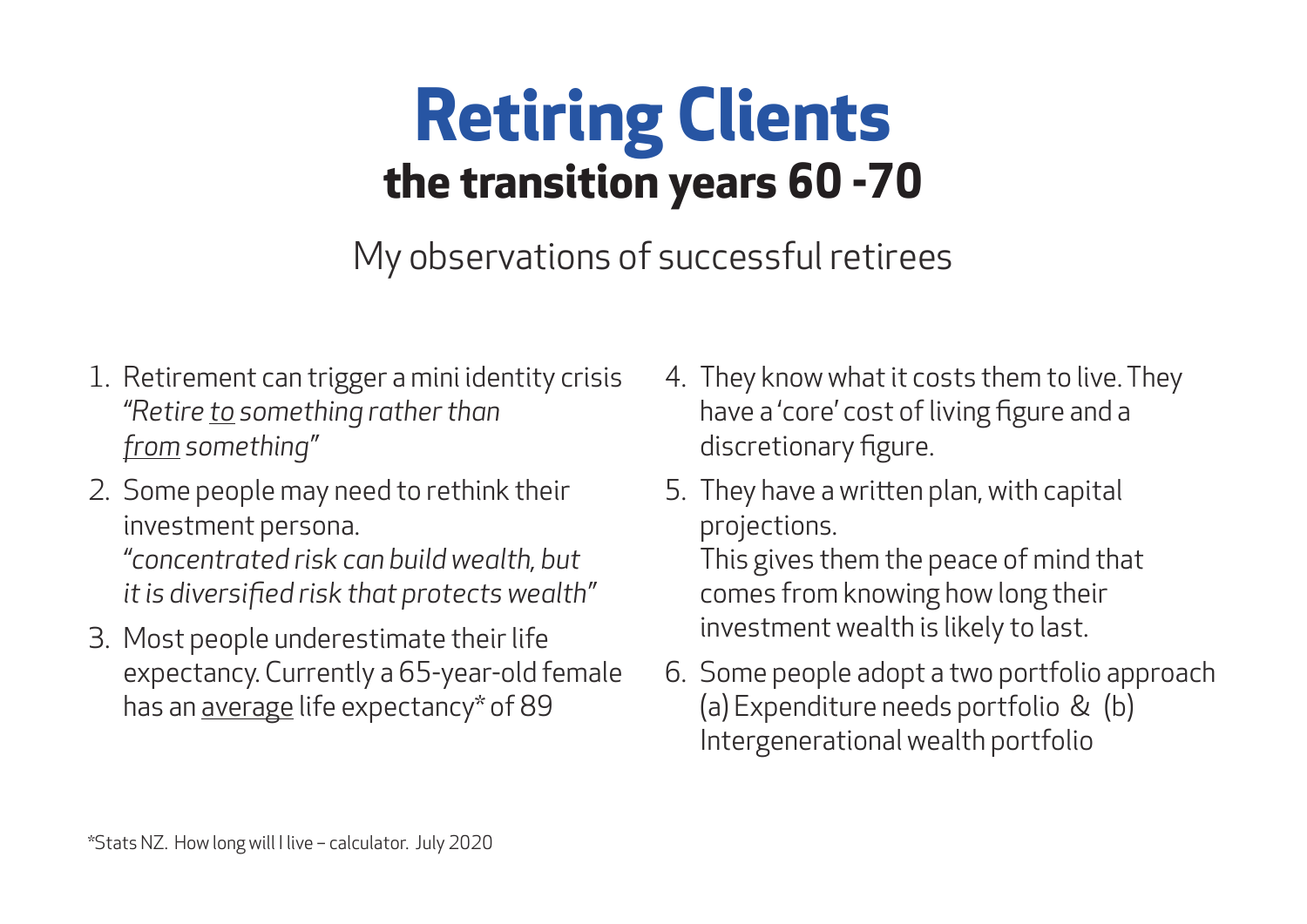## **Retiring Clients the "second half" 80+**

- 1. In the 80 plus age group 25% of the population has some form of dementia.
- 2. Vulnerable to financial abuse. Prudent behaviour needs to be "hardwired" by good systems, trusted relationships and legal structures.
- 3. Trusted relationships require monitoring.
- 4. Enduring Powers of Attorney (EPA's) should be in place and carefully considered. Property, Personal Care & Welfare EPA's are issued separately.
- 5. Does your Will reflect your wishes and are your Executors still the right people?
- 6. If you have a Trust has it been administered properly? How will the new Trust Act, that comes into force in February, impact upon your Trust? Does your Trust have a Memo of Wishes?
- 7. Reducing complexity can provide peace of mind.

\*Prevalence of dementia in the oldest: the Monzino 80-plus population-based study. PubMed NCBI 2015 March.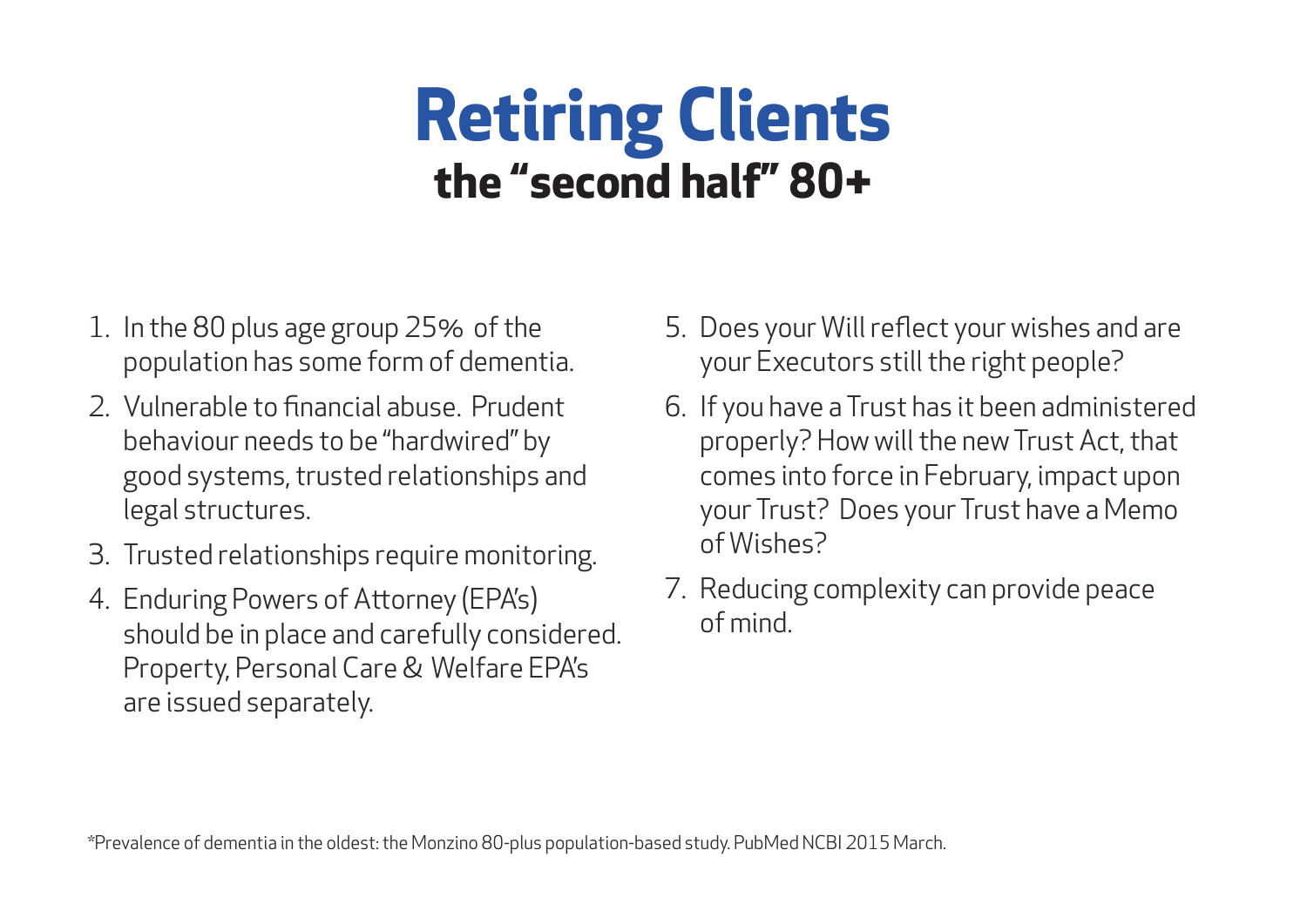

**Credentials –** Seek quality advice (be aware of vested interests).

Knowledge – Understand the basic building blocks and the challenges of being a human investor.

**Risk profiling –** Understand the nature of risk and understand yourself.

**Scenario modelling –** Capital projections can provide peace of mind.

**Tidy your desk –** How did you do on the "second half" check list?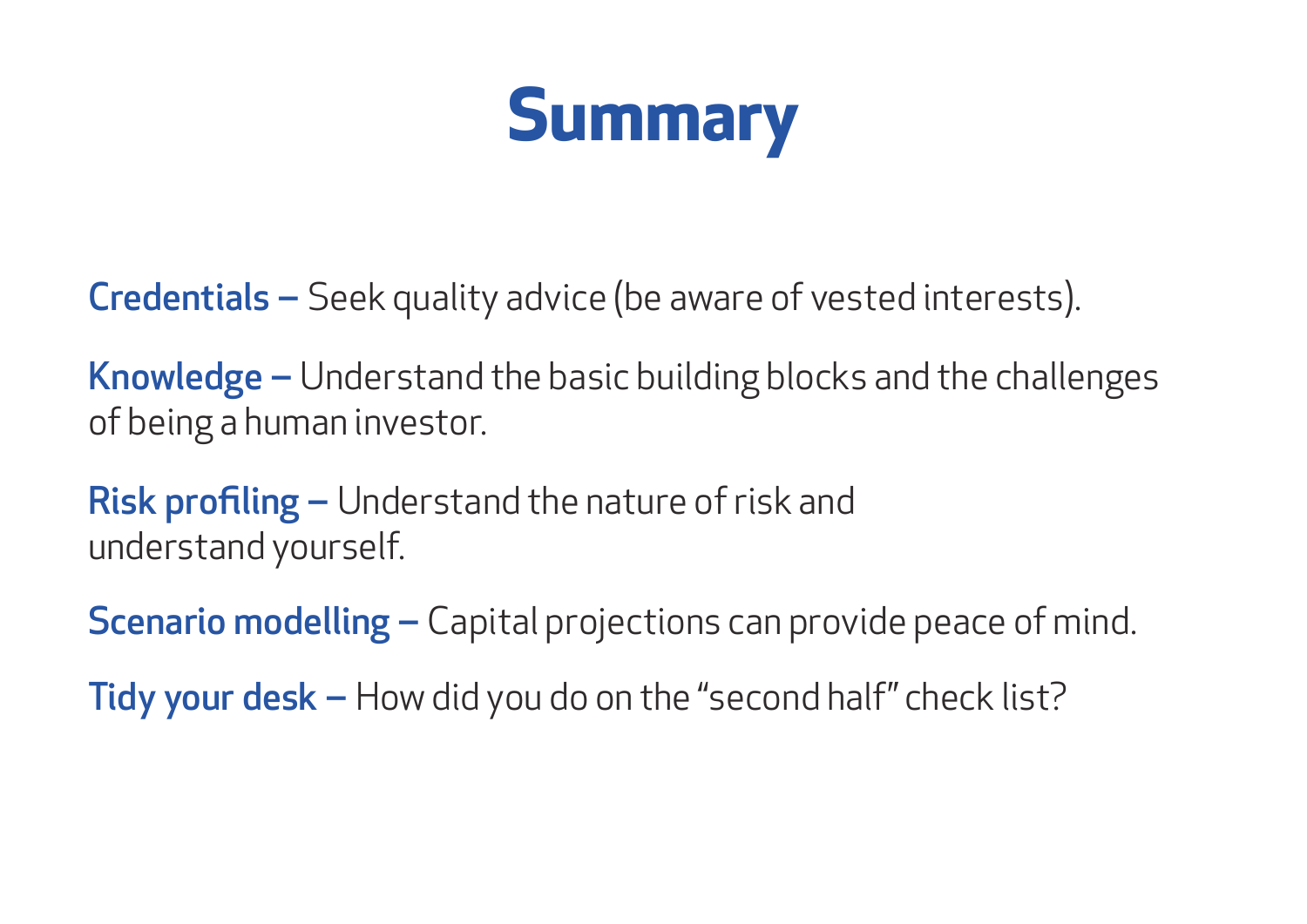Tomorrow is good. Today is better.